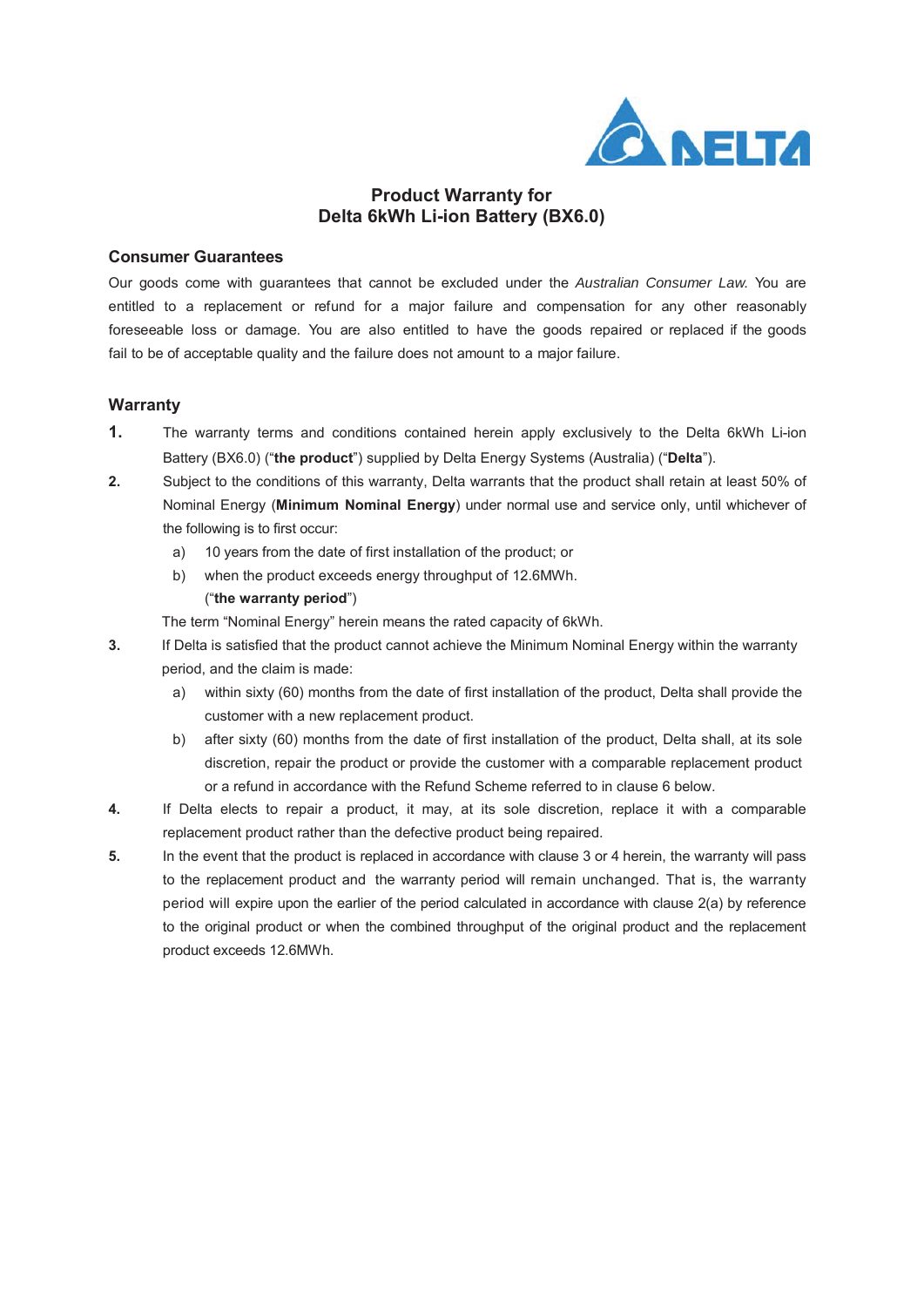

## **Refund Scheme**

**6.** Where clause 3(b) applies, Delta may, at its sole discretion, provide a refund to the customer in accordance with the table below in full and final discharge of all liability owed by Delta to the customer (whether in contract, tort or otherwise) save for any liability that cannot be excluded by Law.

| No. | Period from the date of first installation of the | Refund AUD (\$) |
|-----|---------------------------------------------------|-----------------|
|     | product                                           |                 |
|     | 61 <sup>st</sup> month to 72 <sup>nd</sup> month  | \$1,300         |
|     | 73 <sup>rd</sup> month to 84 <sup>th</sup> month  | \$800           |
| 3.  | 85 <sup>th</sup> month to 96 <sup>th</sup> month  | \$400           |
|     | 97 <sup>th</sup> month to 108 <sup>th</sup> month | \$300           |
| 5.  | 109 <sup>th</sup> month 120 <sup>th</sup> month   | \$100           |

### **Time for making a warranty claim**

- **7.** The customer must notify Delta of any warranty claims within seven (7) days of becoming aware of the product not achieving the Minimum Nominal Energy.
- **8.** A claim cannot be made after the end of the warranty period.
- **9.** Delta, its agents, employees and assigns are forever released from all liability and/or claims under the terms of this warranty for all claims notified by the customer outside of the time frames set out in this document.

#### **Notice of warranty claim**

- **10.** The customer must make all warranty claims in accordance with this document.
- **11.** A customer must give Delta notice of the warranty claim within the warranty period in one of the following manners:
	- a) By telephone to Delta's Service Line on 1300 335 823 and describe the nature of the product failure;
	- b) By email to solarsupport@deltaww.com and provide a brief description of the product failure; or
	- c) Complete and submit a replacement request on Delta's service website: www.delta-es.com.au.
- **12.** All warranty claims must be supported by the following documents:
	- a) original proof of purchase of the product in the form of a tax invoice or purchase receipt;
	- b) a copy of warranty certificate supplied with the product (if applicable);
	- c) documentation evidencing the date the product was installed;
	- d) evidence that the product was installed by a suitably qualified electrical contractor.
	- e) Certificate of Electrical Safety
- **13.** Delta is not obligated to determine a claim, nor is it liable for any claim, that is not made in accordance with the provisions for making a claim contained in this document.

### **Return of original product**

- **14.** Where Delta has replaced a product under the terms of this warranty:
	- a) the original product immediately becomes property of Delta.
	- b) the customer must within 7 days of receipt of the replacement product, correctly package the original product so that it is ready for collection by Delta.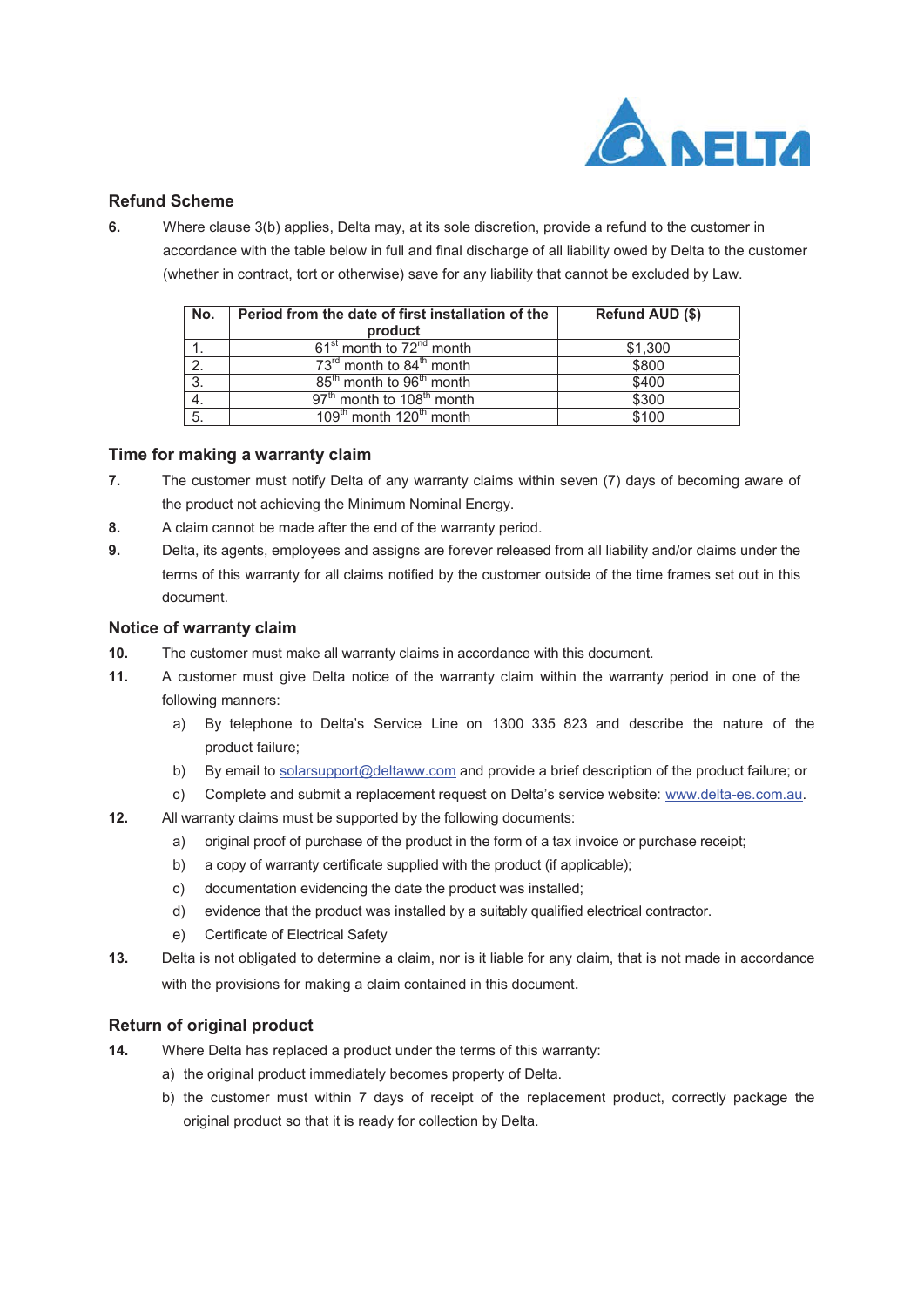

- c) Delta will arrange for the collection of the defective product from the customer.
- d) The customer must ensure that the original product is made available for collection during business hours and at the time that is advised by Delta.
- **15.** Delta reserves the right not to comply with this warranty if the customer fails to comply with the requirements of clause 14 herein.
- **16.** The customer is immediately liable to Delta for the value of the replacement product at market price, if:
	- a) the original product which has been replaced is not made available for collection to Delta within thirty (30) days;
	- b) the original product which has been replaced is returned in an improper package that causes additional damage to it;
	- c) the original product was replaced without firstly troubleshooting with a Delta Technician and it is subsequently found by Delta not to be defect.

## **Exclusion of Liability**

- **17.** Delta shall not be liable and the customer shall have no rights or benefits under this warranty if any of the following circumstances apply:
	- a) The identification label on the product is illegible to Delta employees or third party repairers;
	- b) The product is not installed by a suitably qualified, licensed and registered electrical engineer or registered electrical contractor in the State or Territory of Australia in which the product is installed and who is experienced in the installation of the product;
	- c) Damage was caused to the product during transportation or storage of the product by the customer or their contractor;
	- d) The customer or their contractor failed to comply with the installation, commissioning, maintenance and/or operational requirements of the product as stipulated in the product manual;
	- e) Damage was caused by modifications, changes or attempted repairs made by the customer or their contractor;
	- f) The product is moved from its original installation location:
	- g) Damage was caused by use of the product with components not authorised by Delta or which are incompatible with the product;
	- h) Improper, negligent or inappropriate use, handling or operation of the product by the customer or the contractor;
	- i) Insufficient ventilation or storage which does not meet requirements set out in the product manual;
	- j) The product is exposed to direct sunlight or heat from heat generating equipment;
	- k) The customer or the contractor failed to observe applicable safety regulations in the country in which the product is installed and operated;
	- l) Force Majeure (i.e. any event outside the control of Delta including but not limited to natural disasters, lightning, overvoltage, storm, fire, flood and tempest);
	- m) Damage to the exterior or casing of the product which does not influence or affect the operation of the product or the supply of energy from the product;
	- n) The ambient temperature during the operation of the product falls below -10 $^0\text{C}$  or exceeds 45 $^0\text{C}$ ;